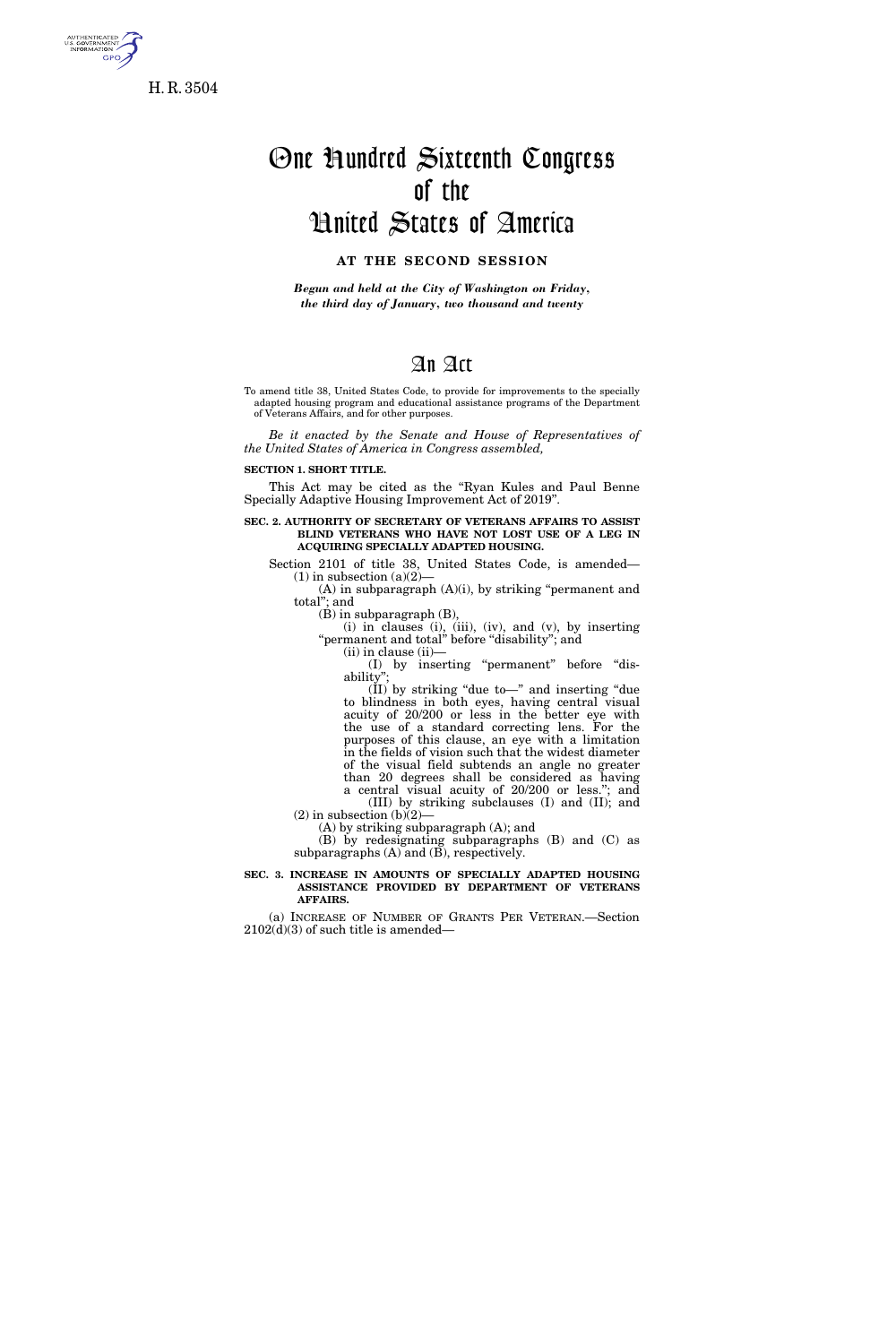(1) by striking ''No veteran'' and inserting ''Subject to subsection (f), no veteran''; and

 $(2)$  by striking "three" and inserting "six".

(b) INCREASE IN NUMBER OF APPLICATIONS AUTHORIZED TO BE APPROVED.—Section 2101(a)(4) of such title is amended by striking "30 applications" and inserting "120 applications".

(c) INCREASE IN MAXIMUM AMOUNT OF ASSISTANCE FOR ADAPTA-TION TO VETERAN'S RESIDENCE.—Section 2102(b)(2) of such title is amended by striking "\$12,000" and inserting "\$19,733".

(d) INCREASE IN AGGREGATE AMOUNT OF ASSISTANCE FOR ACQUISITION OF HOUSING WITH SPECIAL FEATURES.—Section  $2102(d)(1)$  of such title is amended by striking "\$63,780" and inserting ''\$98,492''.

(e) INCREASE IN AGGREGATE AMOUNT OF ASSISTANCE FOR ADAPTATIONS TO VETERANS' RESIDENCES.—Section 2102(d)(2) of such title is amended by striking "\$12,756" and inserting "\$19,733".

(f) EFFECTIVE DATE AND APPLICATION.—The amendments made by this section shall take effect on October 1, 2020.

#### **SEC. 4. PROVISION OF ADDITIONAL AMOUNTS OF SPECIALLY ADAPTED HOUSING ASSISTANCE FOR CERTAIN VETERANS.**

Section 2102 of such title, as amended by section 3, is further amended by adding at the end the following new subsection:

" $(f)(1)$  Beginning October 1, 2030, notwithstanding the aggregate amounts specified in subsection (d), a covered veteran may apply for and receive an additional amount of assistance under subsection (a) or (b) of section 2101 of this title in an amount that does not exceed half of the amount specified in subsection (d).

"(2) In this subsection, a covered veteran is a veteran who-"(A) is described in subsection (a)(2) or (b)(2) of section 2101 of this title;

''(B) as of the date of the veteran's application for assistance under paragraph (1), most recently received assistance under this chapter more than 10 years before such date; and

''(C) lives in a home that the Secretary determines does not have adaptations that are reasonably necessary because of the veteran's disability.''.

#### **SEC. 5. TREATMENT OF CERTAIN PREPARATORY COURSES AS PRO-GRAMS OF EDUCATION FOR PURPOSES OF DEPARTMENT OF VETERANS AFFAIRS EDUCATIONAL ASSISTANCE PROGRAMS.**

(a) IN GENERAL.—Chapter 33 of title 38, United States Code, is amended by inserting after section 3315A the following new section:

#### **''§ 3315B. Preparatory courses for licensure, certification, or national tests**

"(a) IN GENERAL.—An individual entitled to educational assistance under this chapter shall also be entitled to payment for a covered preparatory course.

''(b) AMOUNT.—The amount of educational assistance payable under this chapter for a covered preparatory course is the lesser of—

" $(1)$  the fee charged for the covered preparatory course; or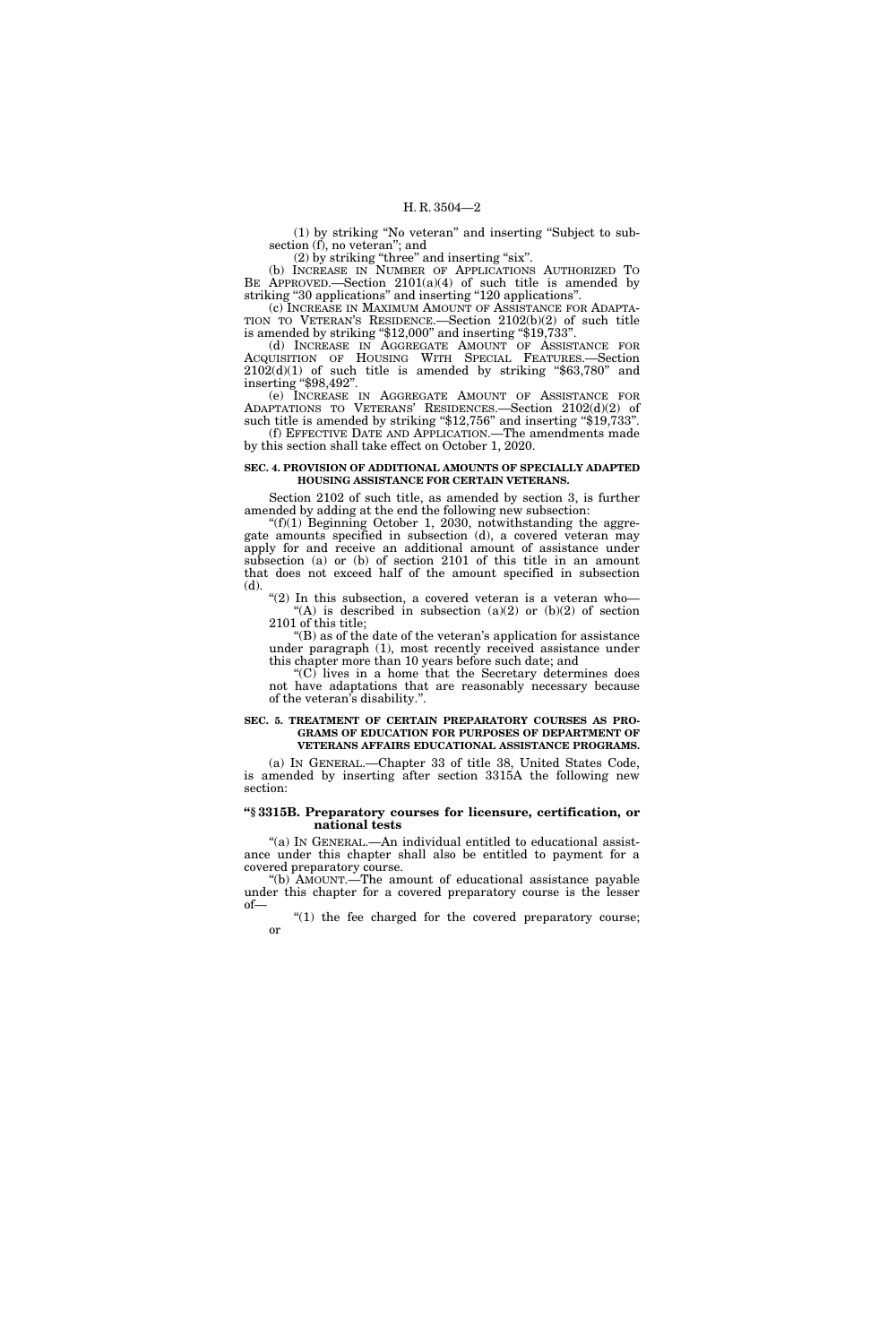$"(2)$  the amount of entitlement available to the individual under this chapter at the time of payment for the covered preparatory course under this section.

''(c) CHARGE AGAINST ENTITLEMENT.—The number of months of entitlement charged an individual under this chapter for a covered preparatory course shall be pro-rated based on the actual amount of the fee charged for the covered preparatory course relative to the rate for 1 month payable—

"(1) for the academic year beginning on August 1, 2020, \$2,042; or

" $(2)$  for an academic year beginning on any subsequent August 1, the amount for the previous academic year beginning on August 1 under this subsection, as increased by the percentage increase equal to the most recent percentage increase determined under section 3015(h).

''(d) COVERED PREPARATORY COURSE DEFINED.—In this section, the term 'covered preparatory course' means a course—

" $(1)$  for a licensing or certification test that is required or used to enter into, maintain, or advance in employment

in a predetermined and identified vocation or profession; and  $\sqrt{2}$ ) that has been approved by the State approving agency concerned.''.

(b) CLERICAL AMENDMENT.—The table of sections at the beginning of such chapter is amended by inserting after the item relating to section 3315A the following new item:

''3315B. Preparatory courses for licensure, certification, or national tests.''.

(c) CONFORMING AMENDMENTS.—Section 3532(g) of title 38, United States Code, is amended—

 $(1)$  in paragraph  $(1)$ , by inserting "or a covered preparatory course (as that term is defined in section 3315B(a) of this title)'' after ''or national test providing an opportunity for course credit at institutions of higher learning described in section  $3501(a)(5)$  of this title"; and

 $(2)$  in paragraphs  $(2)$  and  $(3)$ , by inserting "or covered preparatory course" after "test" each place it appears.

(d) EFFECTIVE DATE.—The amendment made by subsection (a) shall take effect on August 1, 2021.

#### **SEC. 6. IMPROVEMENT TO WORK-STUDY ALLOWANCE PROGRAM.**

(a) PAYMENT OF ALLOWANCE.—Subsection (a) of section 3485 of title 38, United States Code, is amended—

 $(1)$  in paragraph  $(1)$ , by striking "Individuals" and inserting ''In accordance with paragraph (4), individuals'';

(2) by redesignating paragraphs (4), (5), and (6) as paragraphs (5), (6), and (7), respectively; and

(3) by inserting after paragraph (3) the following new paragraph:

 $\mathbf{H}(4)$ (A) With respect to covered work-study activities, the Secretary shall carry out this section by providing to participating educational institutions an annual amount for the institution to use in paying work-study allowance under paragraph (1) to individuals enrolled at the institution.

''(B) With respect to a participating educational institution that participated in the work-study program under this section during the academic year beginning August 1, 2018, the Secretary shall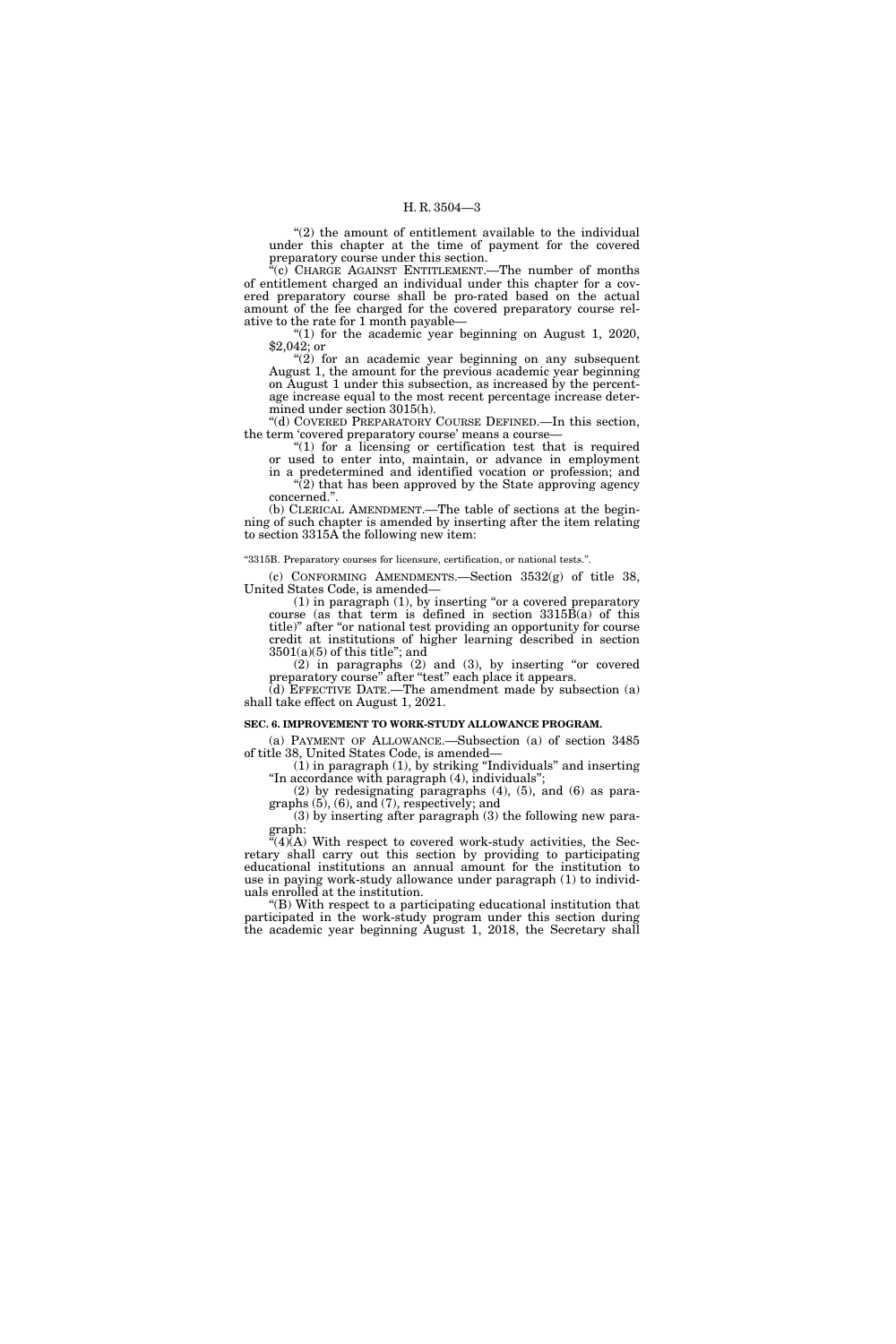determine the annual amount to provide to the educational institution under subparagraph (A) as follows:

"(i) For the academic year beginning August 1, 2020, the amount shall be the total amount, determined in consultation with the educational institution, that the Secretary paid under this section for covered work-study activities to individuals enrolled at such educational institution during the academic year beginning August 1, 2018.

"(ii) Except as provided by clauses (ii) or (iii) of subparagraph (D), for each academic year beginning on or after August 1, 2021, the amount shall be the total amount the educational institution paid under this section for work-study allowance for covered work-study activities to individuals enrolled at such educational institution during the previous academic year in which individuals participated in the work-study program.

''(C) With respect to a participating educational institution that did not participate in the work-study program under this section during the academic year beginning August 1, 2018, the Secretary shall determine the annual amount to provide to the educational institution under subparagraph (A) as follows:

"(i) For the first academic year in which the educational institution participates in the work-study program beginning on or after August 1, 2020, the amount shall be an amount, determined in consultation with the educational institution, that the Secretary determines appropriate based on amounts provided to similar educational institutions pursuant to subparagraph (B).

 $(iii)$  Except as provided by clauses (ii) or (iii) of subparagraph (D), for each academic year occurring after the academic year specified in clause (i), the amount shall be the total amount the educational institution paid under this section for workstudy allowance for covered work-study activities to individuals enrolled at such educational institution during the previous academic year in which individuals enrolled at such educational institution participated in the work-study program.

 $'(D)(i)$  Except as provided in clause (ii), if the Secretary provides an annual amount to a participating educational institution under subparagraph  $(B)$  or  $(C)$  that is more than the total amount the educational institution pays to individuals under paragraph (1) for covered work-study activities, the educational institution shall return to the Secretary the unpaid amount and the Secretary shall transfer such amount into the general fund of the Treasury.

"(ii) If the annual amount provided to a participating educational institution under subparagraph (B) or (C) is more, but less than 25 percent more, than the total amount the educational institution pays to individuals under paragraph (1) for covered work-study activities, and the educational institution plans to participate in the work-study program under this section during the subsequent academic year, the educational institution may retain the amount of the overpayment if the educational institution notifies the Secretary of the amount of the overpayment and the intention of the educational institution to retain such amount. Any amount retained by an educational institution under this clause may only be used by the educational institution to provide workstudy allowance to individuals enrolled at the educational institution.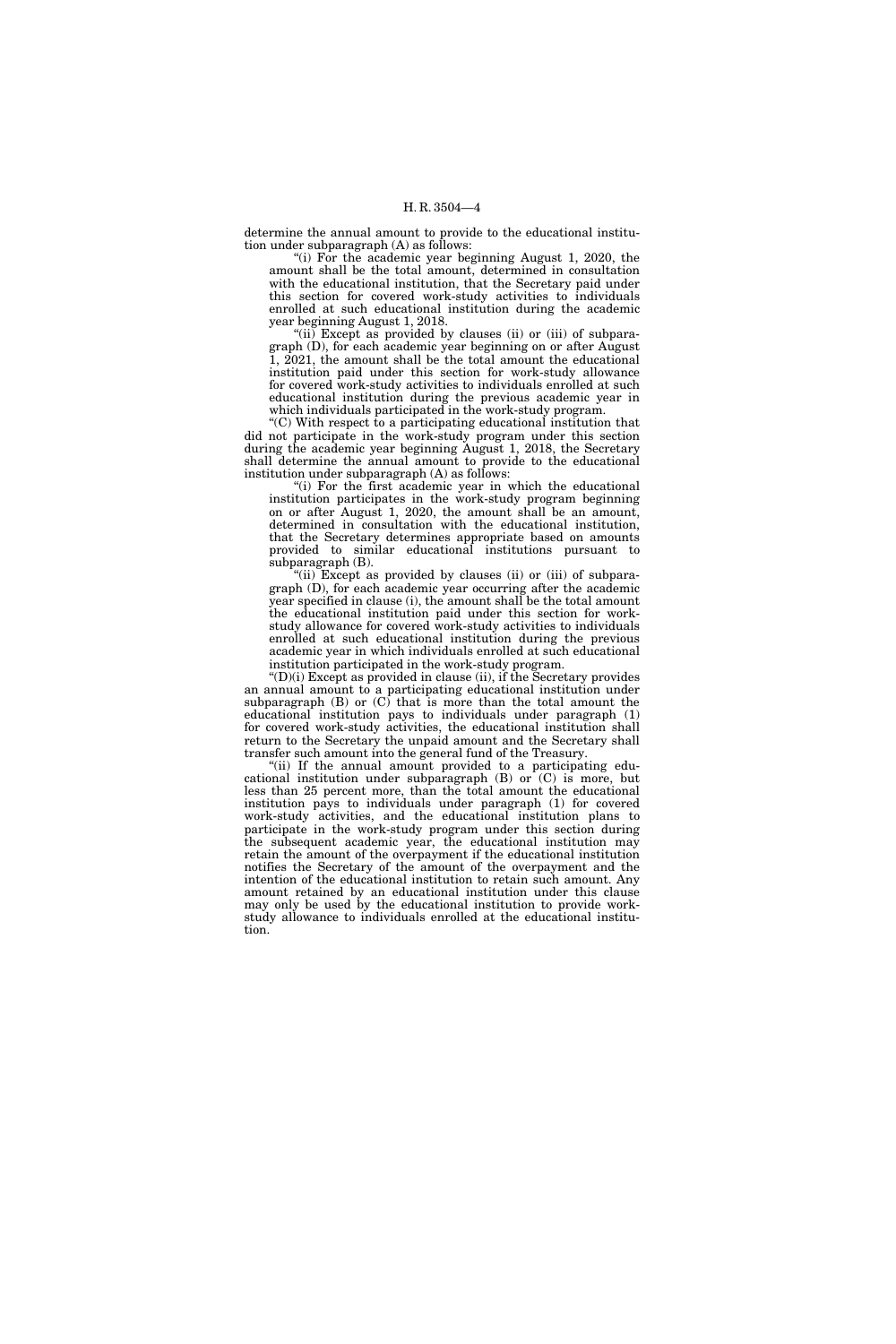#### H. R. 3504—5

"(iii) At any time a participating educational institution may request the Secretary to increase the annual amount that the Secretary provides the educational institution under subparagraph (B) or (C). The Secretary shall approve or disapprove such request by not later than 30 days after the date of the request.

"(iv) Whenever the Secretary finds that a participating educational institution paid an amount of work-study allowance under this paragraph to an individual for a purpose other than covered work-study activities, such payment shall constitute a liability of the educational institution to the United States.

" $(E)(i)$  Pursuant to section 3690 $(c)$ , section 3693, and other provisions of chapter 36 of this title, the Secretary shall ensure that participating educational institutions carry out the work-study allowance program in compliance with this section.

''(ii) The Secretary may prohibit an educational institution from being a participating educational institution under this paragraph if the Secretary determines that the educational institution is not in compliance with this section.

''(F) In this paragraph:

"(i) The term 'covered work-study activities' means qualifying work-study activities described in subparagraphs (A), (B), (H), (I), or (J) of paragraph (5) for which an individual is paid a work-study allowance.

"(ii) The term 'participating educational institution' means an educational institution that—

''(I)(aa) during the five-academic-year period occurring before an academic year during which the Secretary carries out this paragraph, the educational institution had on average more than 10 individuals per academic year participating in a covered work-study activity under this section; or

''(bb) the educational institution is not described by item (aa) but informs the Secretary that the institution expects to have more than 10 individuals in the following academic year participating in a covered work-study activity under this section; and

"(II) voluntarily chooses to be a participating educational institution under this paragraph.''.

(b) CONFORMING AMENDMENT.—Subsection (e)(1) of such section is amended by striking "subsection  $(a)(4)$ " and inserting "subsection  $(a)(5)$ ".

(c) APPLICATION.—The amendments made by this section shall apply with respect to a quarter, semester, or term, as applicable, commencing on or after August 1, 2021.

**SEC. 7. ADJUSTMENT OF LOAN FEES.** 

Section 3729(b)(2) of title 38, United States Code, is amended by striking the loan fee table and inserting the following: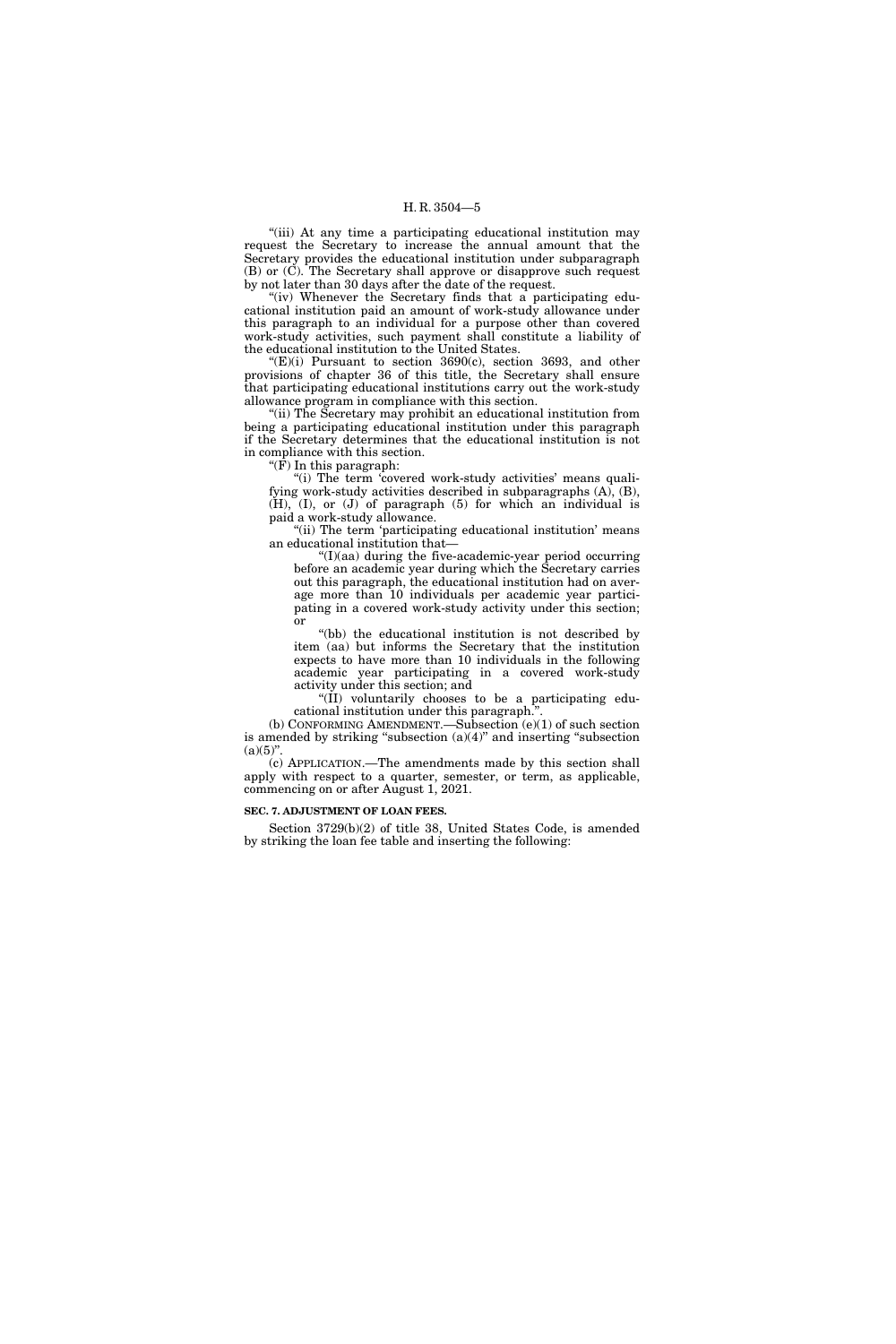H. R. 3504—6

| "Type of loan                                                                                                                                                                                                                                                                         | Active<br>duty<br>veteran | Reservist | Other<br>obligor |
|---------------------------------------------------------------------------------------------------------------------------------------------------------------------------------------------------------------------------------------------------------------------------------------|---------------------------|-----------|------------------|
| $(A)(i)$ Initial loan described in section<br>3710(a) to purchase or construct a<br>dwelling with 0-down, or any other ini-<br>tial loan described in section $3710(a)$<br>other than with 5-down or 10-down<br>(closed on or after October 1, 2004, and<br>before January 1, 2020)   | 2.15                      | 2.40      | NA               |
| $(A)(ii)$ Initial loan described in section<br>3710(a) to purchase or construct a<br>dwelling with 0-down, or any other ini-<br>tial loan described in section $3710(a)$<br>other than with 5-down or 10-down<br>(closed on or after January 1, 2020,<br>and before April 7, 2023)    | 2.30                      | 2.30      | NA               |
| $(A)(iii)$ Initial loan described in section<br>$3710(a)$ to purchase or construct a<br>dwelling with 0-down, or any other ini-<br>tial loan described in section $3710(a)$<br>other than with 5-down or 10-down<br>(closed on or after April 7, 2023, and<br>before October 1, 2029) | 2.15                      | 2.15      | NA               |
| $(A)(iv)$ Initial loan described in section<br>$3710(a)$ to purchase or construct a<br>dwelling with 0-down, or any other ini-<br>tial loan described in section $3710(a)$<br>other than with 5-down or 10-down<br>(closed on or after October 1, 2029)                               | 1.40                      | 1.40      | NA               |
| $(B)(i)$ Subsequent loan described in sec-<br>tion $3710(a)$ to purchase or construct a<br>dwelling with 0-down, or any other<br>subsequent loan described in section<br>$3710(a)$ (closed on or after October 1,<br>$2004$ , and before January 1, $2020$ )                          | 3.30                      | 3.30      | NA               |
| $(B)(ii)$ Subsequent loan described in sec-<br>tion $3710(a)$ to purchase or construct a<br>dwelling with 0-down, or any other<br>subsequent loan described in section<br>$3710(a)$ (closed on or after January 1,<br>2020, and before April 7, 2023)                                 | 3.60                      | 3.60      | NA               |
| (B)(iii) Subsequent loan described in sec-<br>tion $3710(a)$ to purchase or construct a<br>dwelling with 0-down, or any other<br>subsequent loan described in section<br>3710(a) (closed on or after April 7,<br>$2023$ , and before October 1, 2029)                                 | 3.30                      | 3.30      | <b>NA</b>        |
| $(B)(iv)$ Subsequent loan described in sec-<br>tion $3710(a)$ to purchase or construct a<br>dwelling with 0-down, or any other                                                                                                                                                        | 1.25                      | 1.25      | NA               |

subsequent loan described in section 3710(a) (closed on or after October 1, 2029)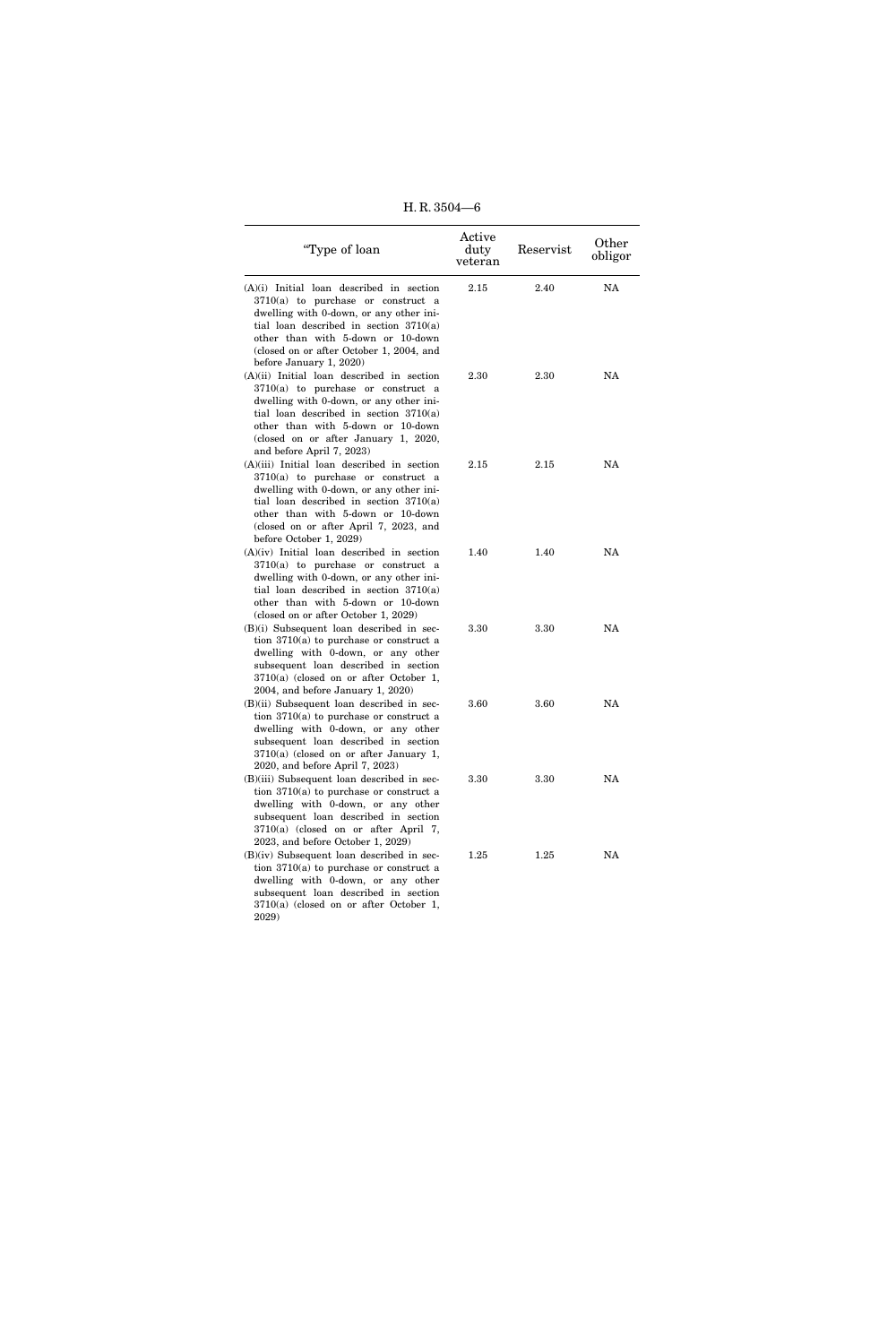H. R. 3504—7

| "Type of loan                                                                                                                                                          | Active<br>duty<br>veteran | Reservist | Other<br>obligor |
|------------------------------------------------------------------------------------------------------------------------------------------------------------------------|---------------------------|-----------|------------------|
| $(C)(i)$ Loan described in section 3710(a) to<br>purchase or construct a dwelling with<br>5-down (closed before January 1, 2020)                                       | 1.50                      | 1.75      | <b>NA</b>        |
| $(C)(ii)$ Loan described in section 3710(a)<br>to purchase or construct a dwelling<br>with 5-down (closed on or after Janu-<br>ary 1, 2020, and before April 7, 2023)  | 1.65                      | 1.65      | NA               |
| $(C)(iii)$ Loan described in section 3710(a)<br>to purchase or construct a dwelling<br>with 5-down (closed on or after April 7,<br>2023, and before October 1, 2029)   | 1.50                      | 1.50      | NA               |
| $(C)(iv)$ Loan described in section 3710(a)<br>to purchase or construct a dwelling<br>with 5-down (closed on or after October<br>1, 2029                               | 0.75                      | 0.75      | <b>NA</b>        |
| $(D)(i)$ Loan described in section 3710(a) to<br>purchase or construct a dwelling with<br>10-down (closed before January 1,<br>2020)                                   | 1.25                      | 1.50      | NA               |
| $(D)(ii)$ Loan described in section 3710(a)<br>to purchase or construct a dwelling<br>with 10-down (closed on or after Janu-<br>ary 1, 2020, and before April 7, 2023) | 1.40                      | 1.40      | NA               |
| $(D)(iii)$ Loan described in section 3710(a)<br>to purchase or construct a dwelling<br>with 10-down (closed on or after April<br>7, 2023, and before October 1, 2029)  | 1.25                      | 1.25      | NA               |
| $(D)(iv)$ Loan described in section 3710(a)<br>to purchase or construct a dwelling<br>with 10-down (closed on or after Octo-<br>ber 1, 2029)                           | 0.50                      | 0.50      | <b>NA</b>        |
| (E) Interest rate reduction refinancing<br>loan                                                                                                                        | 0.50                      | 0.50      | <b>NA</b>        |
| (F) Direct loan under section 3711                                                                                                                                     | 1.00                      | 1.00      | <b>NA</b>        |
| (G) Manufactured home loan under sec-<br>tion 3712 (other than an interest rate<br>reduction refinancing loan)                                                         | 1.00                      | 1.00      | NA               |
| (H) Loan to Native American veteran<br>under section 3762 (other than an in-<br>terest rate reduction refinancing loan)                                                | 1.25                      | 1.25      | NA               |
| (I) Loan assumption under section 3714                                                                                                                                 | 0.50                      | 0.50      | 0.50             |
| (J) Loan under section $3733(a)$                                                                                                                                       | 2.25                      | 2.25      | $2.25"$ .        |

## **SEC. 8. DETERMINATION OF BUDGETARY EFFECTS.**

The budgetary effects of this Act, for the purpose of complying with the Statutory Pay-As-You-Go Act of 2010, shall be determined by reference to the latest statement titled ''Budgetary Effects of PAYGO Legislation'' for this Act, submitted for printing in the